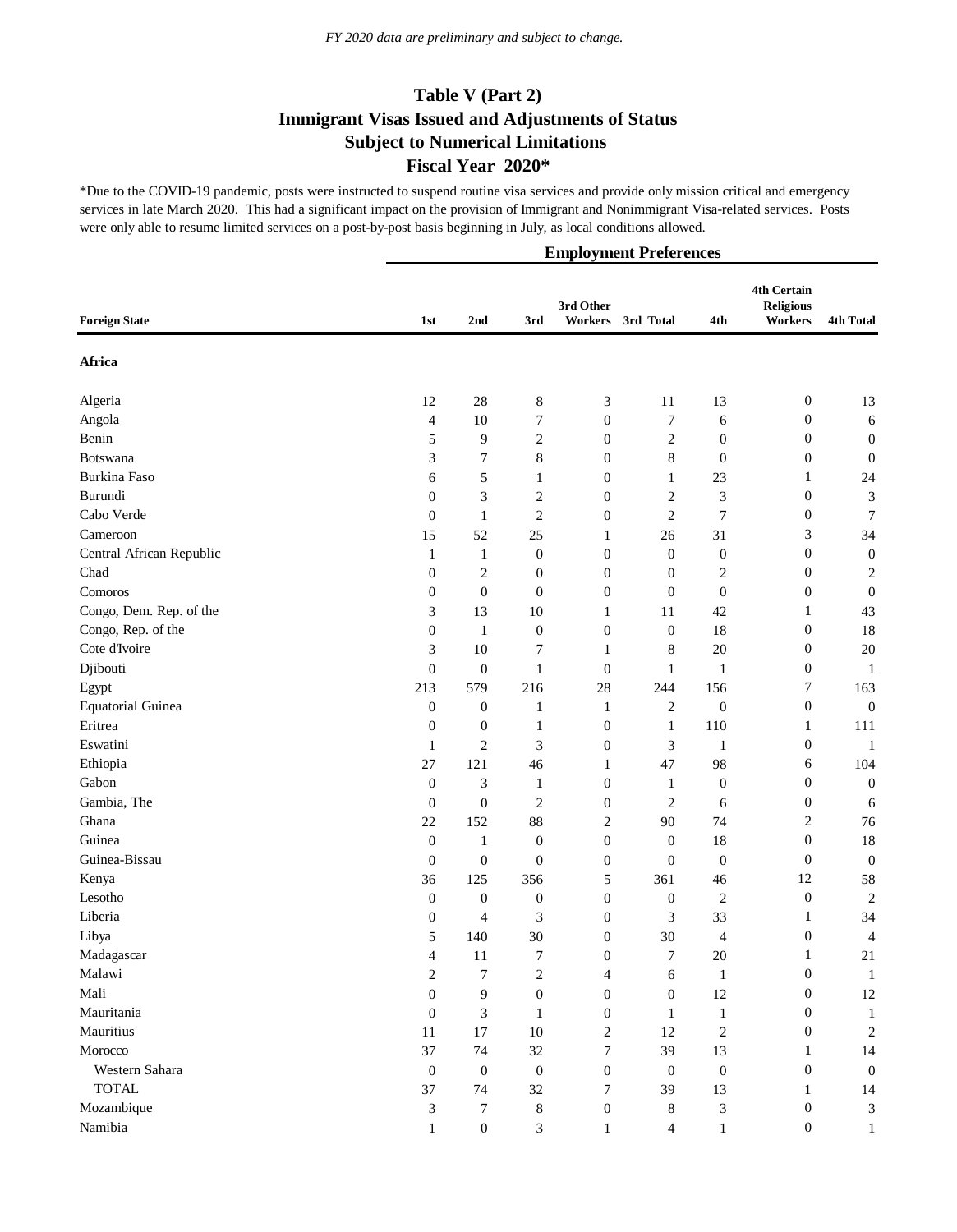\*Due to the COVID-19 pandemic, posts were instructed to suspend routine visa services and provide only mission critical and emergency services in late March 2020. This had a significant impact on the provision of Immigrant and Nonimmigrant Visa-related services. Posts were only able to resume limited services on a post-by-post basis beginning in July, as local conditions allowed.

| <b>Foreign State</b>                 | 1st              | 2nd              | 3rd              | 3rd Other<br>Workers | 3rd Total        | 4th              | <b>4th Certain</b><br><b>Religious</b><br>Workers | <b>4th Total</b> |
|--------------------------------------|------------------|------------------|------------------|----------------------|------------------|------------------|---------------------------------------------------|------------------|
| Niger                                | 1                | 11               | 4                | $\boldsymbol{0}$     | 4                | 10               | $\boldsymbol{0}$                                  | 10               |
| Nigeria                              | 86               | 679              | 541              | 29                   | 570              | 314              | 45                                                | 359              |
| Rwanda                               | 7                | 11               | 13               | $\mathbf{0}$         | 13               | 6                | 1                                                 | 7                |
| Sao Tome and Principe                | $\boldsymbol{0}$ | $\mathbf{0}$     | $\boldsymbol{0}$ | $\boldsymbol{0}$     | $\boldsymbol{0}$ | $\boldsymbol{0}$ | $\boldsymbol{0}$                                  | $\boldsymbol{0}$ |
| Senegal                              | 9                | 14               | 5                | 4                    | 9                | 14               | 1                                                 | 15               |
| Seychelles                           | $\mathbf{0}$     | 1                | $\boldsymbol{0}$ | $\boldsymbol{0}$     | $\boldsymbol{0}$ | $\boldsymbol{0}$ | $\boldsymbol{0}$                                  | $\boldsymbol{0}$ |
| Sierra Leone                         | 1                | 6                | 1                | $\boldsymbol{0}$     | 1                | 8                | $\boldsymbol{0}$                                  | $\,$ 8 $\,$      |
| Somalia                              | 1                | 3                | 4                | $\mathbf{0}$         | 4                | 7                | $\boldsymbol{0}$                                  | 7                |
| South Africa                         | 592              | 217              | 359              | 99                   | 458              | 46               | 16                                                | 62               |
| South Sudan                          | 1                | $\mathbf{0}$     | $\boldsymbol{0}$ | $\boldsymbol{0}$     | $\boldsymbol{0}$ | 14               | $\boldsymbol{0}$                                  | 14               |
| Sudan                                | $\boldsymbol{0}$ | 14               | 5                | 1                    | 6                | 22               | 1                                                 | 23               |
| Tanzania                             | 3                | 19               | 16               | $\boldsymbol{0}$     | 16               | 19               | 5                                                 | 24               |
| Togo                                 | $\mathfrak{2}$   | 5                | $\mathbf{1}$     | 3                    | 4                | 11               | $\boldsymbol{0}$                                  | 11               |
| Tunisia                              | 14               | 45               | 12               | 1                    | 13               | 8                | $\boldsymbol{0}$                                  | $\,8\,$          |
| Uganda                               | 9                | 37               | 16               | $\boldsymbol{0}$     | 16               | 34               | 3                                                 | 37               |
| Zambia                               | 13               | 26               | 11               | $\overline{c}$       | 13               | 10               | $\boldsymbol{0}$                                  | 10               |
| Zimbabwe                             | 34               | 62               | 96               | 67                   | 163              | 16               | 11                                                | 27               |
| <b>Region Total For Africa</b>       | 1,187            | 2,547            | 1,967            | 263                  | 2,230            | 1,306            | 119                                               | 1,425            |
| Asia                                 |                  |                  |                  |                      |                  |                  |                                                   |                  |
| Afghanistan                          | 5                | 11               | 12               | $\boldsymbol{0}$     | 12               | 8                | $\boldsymbol{0}$                                  | 8                |
| Bahrain                              | 14               | 55               | 28               | $\mathbf{0}$         | 28               | $\boldsymbol{0}$ | $\boldsymbol{0}$                                  | $\boldsymbol{0}$ |
| Bangladesh                           | 50               | 830              | 277              | 200                  | 477              | 48               | 2                                                 | 50               |
| Bhutan                               | $\boldsymbol{0}$ | 1                | 4                | $\mathbf{0}$         | 4                | $\overline{c}$   | $\boldsymbol{0}$                                  | $\sqrt{2}$       |
| <b>Brunei</b>                        | $\boldsymbol{0}$ | 4                | 4                | $\boldsymbol{0}$     | 4                | $\mathbf{0}$     | $\boldsymbol{0}$                                  | $\boldsymbol{0}$ |
| Burma                                | 3                | 19               | 15               | 1                    | 16               | 27               | 7                                                 | 34               |
| Cambodia                             | 6                | 13               | 16               | 5                    | 21               | 86               | 3                                                 | 89               |
| China - mainland born                | 4,766            | 3,118            | 3,477            | 22                   | 3,499            | 232              | 24                                                | 256              |
| - PRC nationals adjusting under CSPA | $\boldsymbol{0}$ | $\boldsymbol{0}$ | $\boldsymbol{0}$ | $\boldsymbol{0}$     | $\boldsymbol{0}$ | $\boldsymbol{0}$ | $\boldsymbol{0}$                                  | $\boldsymbol{0}$ |
| - Taiwan born                        | 289              | 1,801            | 601              | 10                   | 611              | 22               | 34                                                | 56               |
| Hong Kong S.A.R.                     | 116              | 211              | 133              | 14                   | 147              | 15               | $\mathbf{0}$                                      | 15               |
| India                                | 17,014           | 2,599            | 3,174            | $20\,$               | 3,194            | 637              | 97                                                | 734              |
| Indonesia                            | 61               | 148              | 127              | $\boldsymbol{2}$     | 129              | 31               | 5                                                 | 36               |
| Iran                                 | 201              | 2,676            | 257              | 17                   | 274              | 7                | $\mathbf{1}$                                      | $8\phantom{1}$   |
| Iraq                                 | 18               | 48               | 19               | $\boldsymbol{0}$     | 19               | 9                | $\mathbf{1}$                                      | 10               |
| Israel                               | 780              | 683              | 398              | 8                    | 406              | 45               | 100                                               | 145              |
| Japan                                | 459              | 617              | 613              | 22                   | 635              | $27\,$           | 14                                                | 41               |
| Jordan                               | 65               | 196              | 54               | $\boldsymbol{7}$     | 61               | $47\,$           | $\boldsymbol{0}$                                  | $47\,$           |
| Korea, North                         | 3                | 14               | 6                | 3                    | 9                | 1                | $\boldsymbol{0}$                                  | $\mathbf{1}$     |
| Korea, South                         | 1,382            | 4,222            | 3,078            | 1,184                | 4,262            | 383              | 120                                               | 503              |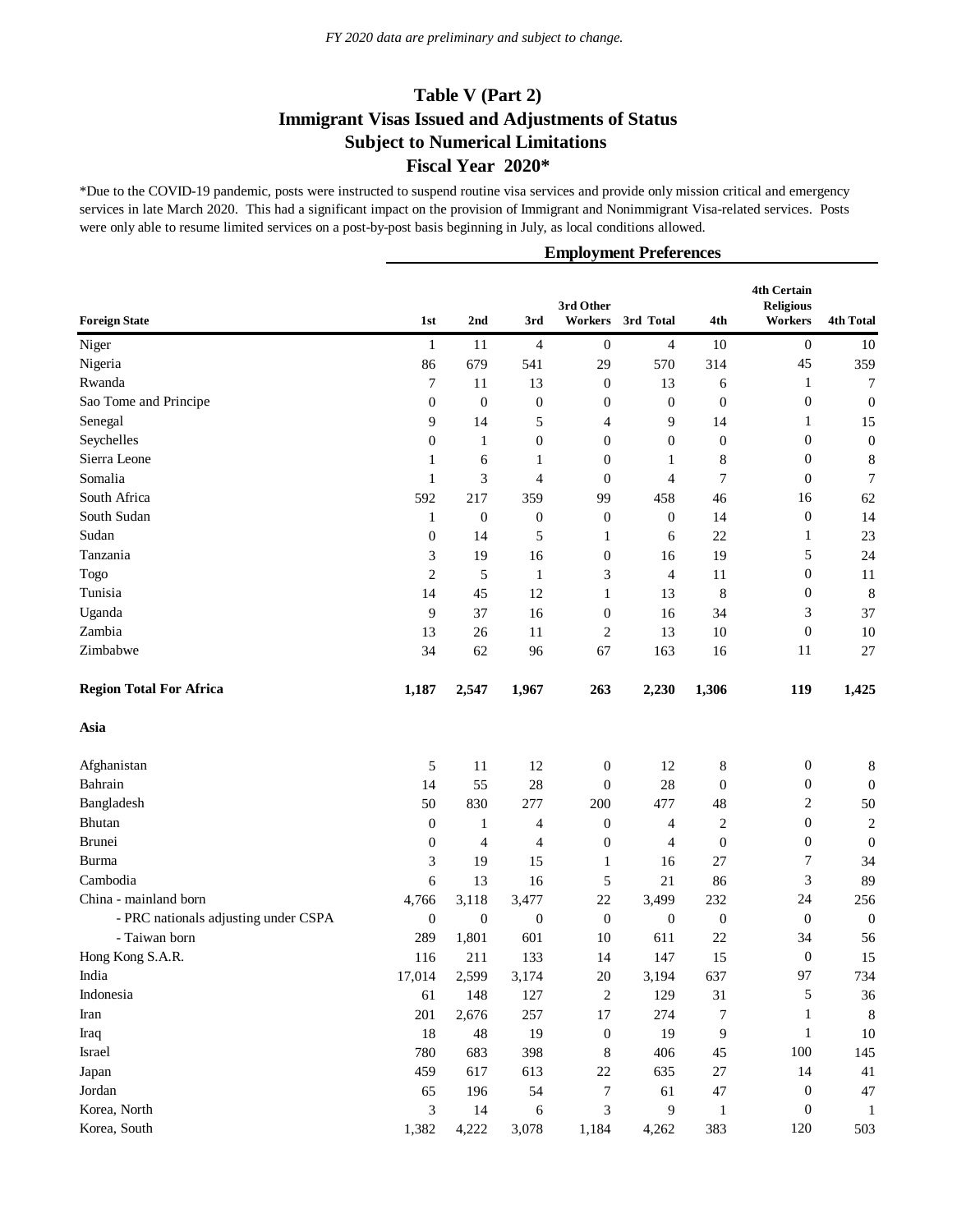\*Due to the COVID-19 pandemic, posts were instructed to suspend routine visa services and provide only mission critical and emergency services in late March 2020. This had a significant impact on the provision of Immigrant and Nonimmigrant Visa-related services. Posts were only able to resume limited services on a post-by-post basis beginning in July, as local conditions allowed.

| <b>Foreign State</b>         | 1st              | 2nd              | 3rd              | 3rd Other<br>Workers | 3rd Total        | 4th              | <b>4th Certain</b><br><b>Religious</b><br>Workers | <b>4th Total</b> |
|------------------------------|------------------|------------------|------------------|----------------------|------------------|------------------|---------------------------------------------------|------------------|
| Kuwait                       | 26               | 134              | 67               | 4                    | 71               | $\overline{4}$   | $\boldsymbol{0}$                                  | $\overline{4}$   |
| Laos                         | $\mathbf{1}$     | 1                | $\mathbf{0}$     | $\mathbf{1}$         | $\mathbf{1}$     | 8                | 3                                                 | 11               |
| Lebanon                      | 62               | 203              | 90               | 18                   | 108              | 30               | $\mathbf{1}$                                      | 31               |
| Malaysia                     | 172              | 251              | 169              | $\,8\,$              | 177              | 11               | 3                                                 | 14               |
| Maldives                     | $\boldsymbol{0}$ | $\mathbf{0}$     | $\mathbf{1}$     | $\mathbf{0}$         | $\mathbf{1}$     | $\boldsymbol{0}$ | $\boldsymbol{0}$                                  | $\boldsymbol{0}$ |
| Mongolia                     | 8                | 38               | 63               | 44                   | 107              | 4                | 4                                                 | $\,8\,$          |
| Nepal                        | 93               | 795              | 800              | $70\,$               | 870              | 31               | 5                                                 | 36               |
| Oman                         | 7                | 50               | 25               | $\mathbf{1}$         | 26               | 1                | $\boldsymbol{0}$                                  | $\mathbf{1}$     |
| Pakistan                     | 240              | 1,107            | 878              | 194                  | 1,072            | 136              | $\boldsymbol{2}$                                  | 138              |
| Philippines                  | 271              | 1,079            | 3,090            | 321                  | 3,411            | 195              | 41                                                | 236              |
| Qatar                        | 13               | 31               | 33               | $\mathbf{1}$         | 34               | $\overline{c}$   | $\boldsymbol{0}$                                  | $\sqrt{2}$       |
| Saudi Arabia                 | 53               | 291              | 158              | 6                    | 164              | 9                | $\boldsymbol{0}$                                  | 9                |
| Singapore                    | 124              | 203              | 145              | $\mathbf{1}$         | 146              | 4                | $\boldsymbol{0}$                                  | $\overline{4}$   |
| Sri Lanka                    | 82               | 346              | 188              | 23                   | 211              | $22\,$           | 6                                                 | 28               |
| Syria                        | 30               | 150              | 62               | 5                    | 67               | 23               | 8                                                 | 31               |
| Thailand                     | 48               | 148              | 211              | 128                  | 339              | 58               | 10                                                | 68               |
| Timor-Leste                  | $\mathbf{0}$     | $\boldsymbol{0}$ | $\boldsymbol{0}$ | $\boldsymbol{0}$     | $\boldsymbol{0}$ | $\boldsymbol{0}$ | $\boldsymbol{0}$                                  | $\boldsymbol{0}$ |
| <b>United Arab Emirates</b>  | 60               | 232              | 298              | 5                    | 303              | $28\,$           | $\mathbf{0}$                                      | 28               |
| Vietnam                      | 93               | 465              | 324              | 376                  | 700              | 138              | 44                                                | 182              |
| Yemen                        | $\mathfrak{2}$   | $\tau$           | 6                | $\boldsymbol{0}$     | 6                | 75               | $\mathbf{0}$                                      | 75               |
| <b>Region Total For Asia</b> | 26,617           | 22,797           | 18,901           | 2,721                | 21,622           | 2,406            | 535                                               | 2,941            |
| <b>Europe</b>                |                  |                  |                  |                      |                  |                  |                                                   |                  |
| Albania                      | 22               | 21               | 27               | 10                   | 37               | 95               | 5                                                 | 100              |
| Andorra                      | $\mathfrak{2}$   | $\mathbf{0}$     | $\boldsymbol{0}$ | $\boldsymbol{0}$     | $\boldsymbol{0}$ | $\boldsymbol{0}$ | $\boldsymbol{0}$                                  | $\boldsymbol{0}$ |
| Armenia                      | 43               | 62               | 53               | $\boldsymbol{0}$     | 53               | 21               | $\boldsymbol{0}$                                  | 21               |
| Austria                      | 81               | 60               | 28               | 3                    | 31               | 5                | $\mathbf{1}$                                      | 6                |
| Azerbaijan                   | 12               | 29               | 21               | $\boldsymbol{0}$     | 21               | $\,8\,$          | $\boldsymbol{0}$                                  | $\,$ 8 $\,$      |
| Belarus                      | 38               | 158              | 172              | 6                    | 178              | $\boldsymbol{2}$ | $\boldsymbol{0}$                                  | $\boldsymbol{2}$ |
| Belgium                      | 202              | 108              | 53               | $\mathbf{1}$         | 54               | 6                | 3                                                 | $\mathbf{9}$     |
| Bosnia and Herzegovina       | 20               | 22               | 10               | 1                    | 11               | 18               | 3                                                 | 21               |
| Bulgaria                     | 41               | 89               | 51               | 11                   | 62               | 1                | 4                                                 | 5                |
| Croatia                      | 19               | 26               | 19               | 3                    | 22               | $\mathbf{1}$     | $\boldsymbol{0}$                                  | 1                |
| Cyprus                       | 8                | 18               | 9                | $\mathbf{0}$         | 9                | $\boldsymbol{0}$ | $\boldsymbol{0}$                                  | $\boldsymbol{0}$ |
| Czech Republic               | 57               | 55               | 59               | 2                    | 61               | 5                | $\boldsymbol{0}$                                  | 5                |
| Denmark                      | 140              | 41               | 51               | $\mathbf{0}$         | 51               | 4                | 3                                                 | 7                |
| Faroe Islands                | $\boldsymbol{0}$ | $\boldsymbol{0}$ | $\boldsymbol{0}$ | $\mathbf{0}$         | $\mathbf{0}$     | $\boldsymbol{0}$ | $\boldsymbol{0}$                                  | $\boldsymbol{0}$ |
| Greenland                    | $\theta$         | $\boldsymbol{0}$ | $\boldsymbol{0}$ | $\mathbf{0}$         | $\boldsymbol{0}$ | $\boldsymbol{0}$ | $\boldsymbol{0}$                                  | $\boldsymbol{0}$ |
| <b>TOTAL</b>                 | 140              | 41               | 51               | $\boldsymbol{0}$     | 51               | 4                | 3                                                 | 7                |
| Estonia                      | $10\,$           | 13               | $17\,$           | $\boldsymbol{0}$     | $17\,$           | $\boldsymbol{0}$ | $\boldsymbol{0}$                                  | $\boldsymbol{0}$ |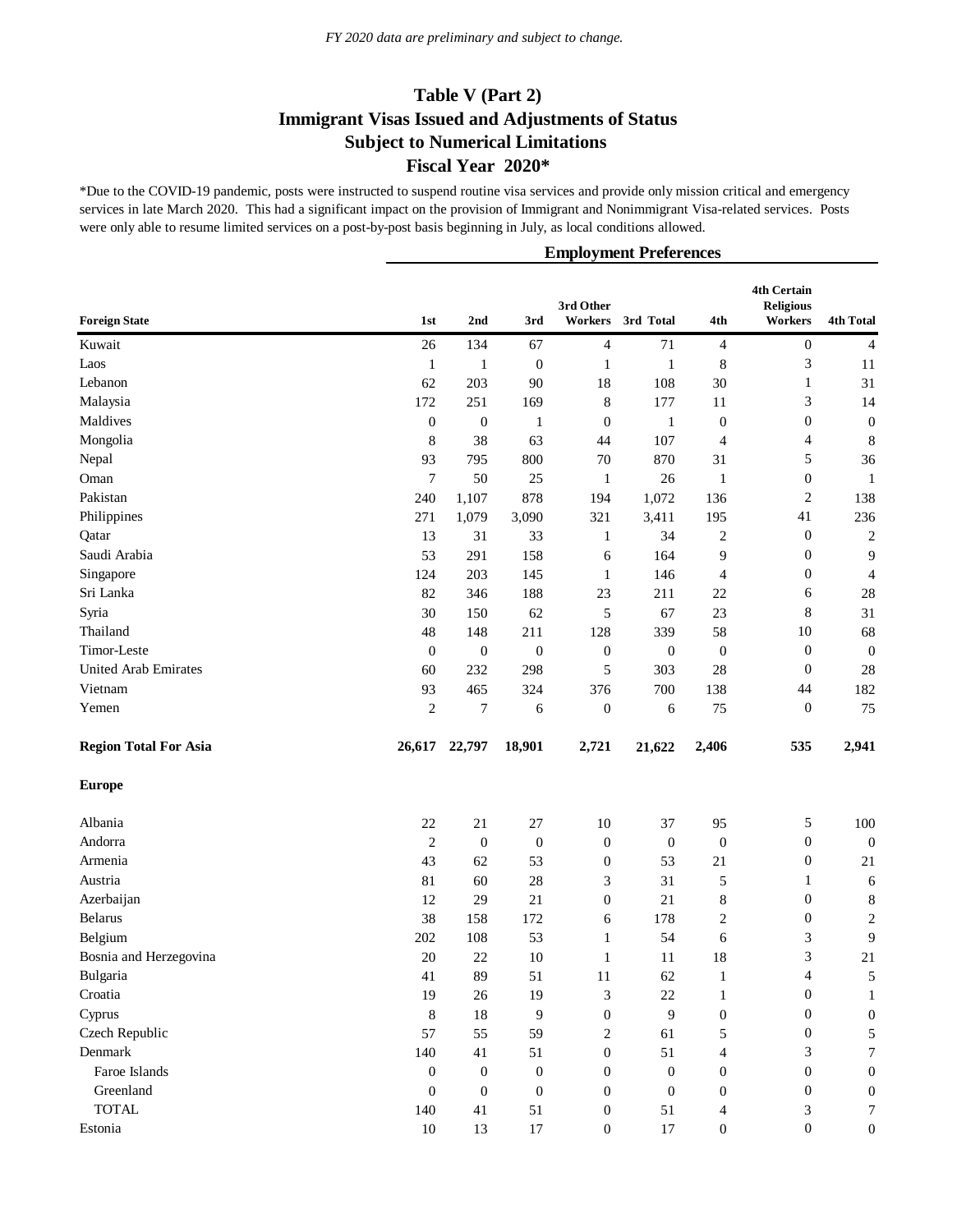\*Due to the COVID-19 pandemic, posts were instructed to suspend routine visa services and provide only mission critical and emergency services in late March 2020. This had a significant impact on the provision of Immigrant and Nonimmigrant Visa-related services. Posts were only able to resume limited services on a post-by-post basis beginning in July, as local conditions allowed.

| <b>Foreign State</b>                         | 1st              | 2nd              | 3rd              | 3rd Other<br>Workers | 3rd Total        | 4th              | 4th Certain<br><b>Religious</b><br>Workers | <b>4th Total</b> |
|----------------------------------------------|------------------|------------------|------------------|----------------------|------------------|------------------|--------------------------------------------|------------------|
|                                              |                  |                  |                  |                      |                  |                  |                                            |                  |
| Finland                                      | 89               | 84               | 28               | $\mathbf{0}$         | 28               | $\mathbf{1}$     | $\mathbf{1}$                               | $\sqrt{2}$       |
| France                                       | 1,147            | 935              | 480              | 20                   | 500              | 31               | $22\,$                                     | 53               |
| French Polynesia                             | $\boldsymbol{0}$ | 1                | 2                | $\boldsymbol{0}$     | 2                | $\boldsymbol{0}$ | $\boldsymbol{0}$                           | $\boldsymbol{0}$ |
| French Southern and Antarctic Lands          | $\boldsymbol{0}$ | $\boldsymbol{0}$ | $\boldsymbol{0}$ | $\boldsymbol{0}$     | $\mathbf{0}$     | $\boldsymbol{0}$ | $\boldsymbol{0}$                           | $\boldsymbol{0}$ |
| New Caledonia                                | $\boldsymbol{0}$ | $\mathbf{1}$     | $\boldsymbol{0}$ | $\boldsymbol{0}$     | $\boldsymbol{0}$ | $\boldsymbol{0}$ | $\boldsymbol{0}$                           | $\boldsymbol{0}$ |
| Saint Barthelemy                             | $\boldsymbol{0}$ | $\boldsymbol{0}$ | $\boldsymbol{0}$ | $\boldsymbol{0}$     | $\boldsymbol{0}$ | $\boldsymbol{0}$ | $\boldsymbol{0}$                           | $\boldsymbol{0}$ |
| Saint Martin                                 | $\theta$         | $\boldsymbol{0}$ | 0                | $\boldsymbol{0}$     | $\boldsymbol{0}$ | $\boldsymbol{0}$ | $\boldsymbol{0}$                           | $\boldsymbol{0}$ |
| St. Pierre and Miquelon                      | $\theta$         | $\theta$         | $\boldsymbol{0}$ | $\overline{0}$       | $\theta$         | $\boldsymbol{0}$ | $\boldsymbol{0}$                           | $\boldsymbol{0}$ |
| Wallis and Futuna                            | $\theta$         | $\theta$         | $\overline{0}$   | $\theta$             | $\theta$         | $\theta$         | $\mathbf{0}$                               | $\boldsymbol{0}$ |
| <b>TOTAL</b>                                 | 1,147            | 937              | 482              | 20                   | 502              | 31               | 22                                         | 53               |
| Georgia                                      | 21               | 28               | 18               | $\mathbf{1}$         | 19               | 27               | $\mathbf{0}$                               | 27               |
| Germany                                      | 833              | 633              | 351              | 13                   | 364              | 18               | 13                                         | 31               |
| Great Britain and Northern Ireland           | 2,868            | 989              | 983              | 64                   | 1,047            | 89               | 26                                         | 115              |
| Anguilla                                     | $\boldsymbol{0}$ | $\boldsymbol{0}$ | $\boldsymbol{0}$ | $\boldsymbol{0}$     | $\boldsymbol{0}$ | $\boldsymbol{0}$ | $\boldsymbol{0}$                           | $\boldsymbol{0}$ |
| Bermuda                                      | 6                | 4                | 1                | 1                    | $\overline{c}$   | $\boldsymbol{0}$ | $\boldsymbol{0}$                           | $\boldsymbol{0}$ |
| British Indian Ocean Territory               | $\theta$         | $\boldsymbol{0}$ | $\boldsymbol{0}$ | $\boldsymbol{0}$     | $\boldsymbol{0}$ | $\boldsymbol{0}$ | $\boldsymbol{0}$                           | $\boldsymbol{0}$ |
| British Virgin Islands                       | 17               | $\mathbf{1}$     | $\boldsymbol{0}$ | $\boldsymbol{0}$     | $\boldsymbol{0}$ | $\boldsymbol{0}$ | $\boldsymbol{0}$                           | $\boldsymbol{0}$ |
| Cayman Islands                               | 7                | $\boldsymbol{0}$ | $\boldsymbol{0}$ | $\boldsymbol{0}$     | $\boldsymbol{0}$ | $\boldsymbol{0}$ | $\boldsymbol{0}$                           | $\boldsymbol{0}$ |
| Falkland Islands                             | $\theta$         | $\boldsymbol{0}$ | 0                | $\boldsymbol{0}$     | $\boldsymbol{0}$ | $\boldsymbol{0}$ | $\boldsymbol{0}$                           | $\boldsymbol{0}$ |
| Gibraltar                                    | $\theta$         | $\boldsymbol{0}$ | 1                | $\boldsymbol{0}$     | 1                | $\boldsymbol{0}$ | $\boldsymbol{0}$                           | $\boldsymbol{0}$ |
| Montserrat                                   | 0                | 1                | 0                | $\theta$             | $\theta$         | $\boldsymbol{0}$ | $\boldsymbol{0}$                           | $\boldsymbol{0}$ |
| Pitcairn                                     | $\theta$         | $\theta$         | $\overline{0}$   | $\theta$             | $\theta$         | $\boldsymbol{0}$ | $\boldsymbol{0}$                           | $\boldsymbol{0}$ |
| St. Helena                                   | $\theta$         | $\theta$         | 0                | $\theta$             | $\theta$         | $\boldsymbol{0}$ | $\boldsymbol{0}$                           | $\boldsymbol{0}$ |
| South Georgia and the South Sandwich Islands | $\theta$         | $\theta$         | $\mathbf{0}$     | $\boldsymbol{0}$     | $\theta$         | $\boldsymbol{0}$ | $\boldsymbol{0}$                           | $\boldsymbol{0}$ |
| Turks and Caicos Islands                     | $\theta$         | $\theta$         | $\mathbf{0}$     | $\boldsymbol{0}$     | $\theta$         | 1                | $\mathbf{0}$                               | 1                |
| <b>TOTAL</b>                                 | 2,898            | 995              | 985              | 65                   | 1,050            | 90               | 26                                         | 116              |
| Greece                                       | 124              | 207              | 71               | 19                   | 90               | 11               | $\mathbf{1}$                               | 12               |
| Hungary                                      | 103              | 89               | 74               | 3                    | 77               | 6                | 18                                         | 24               |
| Iceland                                      | 30               | 16               | 9                | $\boldsymbol{0}$     | 9                | $\mathbf{1}$     | $\boldsymbol{0}$                           | $\mathbf{1}$     |
| Ireland                                      | 405              | 180              | 222              | $\mathbf{1}$         | 223              | 5                | $\mathbf{1}$                               | 6                |
| Italy                                        | 661              | 548              | 379              | 38                   | 417              | 45               | 24                                         | 69               |
| Kazakhstan                                   | 35               | 94               | 49               | $\overline{4}$       | 53               | 4                | 1                                          | 5                |
| Kosovo                                       | 8                | 6                | 5                | 1                    | 6                | 49               | 0                                          | 49               |
| Kyrgyzstan                                   | 5                | 13               | 13               | $\boldsymbol{0}$     | 13               | 6                | 3                                          | 9                |
| Latvia                                       | 9                | 12               | 12               | 1                    | 13               | 6                | 1                                          | 7                |
| Liechtenstein                                | $\overline{0}$   | $\mathbf{2}$     | $\boldsymbol{0}$ | $\boldsymbol{0}$     | $\boldsymbol{0}$ | $\boldsymbol{0}$ | $\boldsymbol{0}$                           | $\boldsymbol{0}$ |
| Lithuania                                    | 27               | 25               | 32               | $\boldsymbol{0}$     | 32               | 5                | $\boldsymbol{0}$                           | 5                |
| Luxembourg                                   | 7                | $\overline{4}$   | $\boldsymbol{0}$ | $\boldsymbol{0}$     | $\boldsymbol{0}$ | $\boldsymbol{0}$ | 0                                          | $\boldsymbol{0}$ |
| Malta                                        | 9                | $\mathbf{0}$     | $\mathbf{1}$     | $\boldsymbol{0}$     | $\mathbf{1}$     | $\boldsymbol{0}$ | $\boldsymbol{0}$                           | $\overline{0}$   |
| Moldova                                      | 19               | 53               | 24               | $\mathfrak{Z}$       | 27               | $\,8\,$          | 6                                          | 14               |
| Monaco                                       | 2                | $\boldsymbol{0}$ | $\mathbf{1}$     | $\boldsymbol{0}$     | $\mathbf{1}$     | $\boldsymbol{0}$ | $\boldsymbol{0}$                           | $\overline{0}$   |
| Montenegro                                   | 1                | 3                | $\overline{4}$   | $\boldsymbol{0}$     | $\overline{4}$   | 11               | $\boldsymbol{0}$                           | $11\,$           |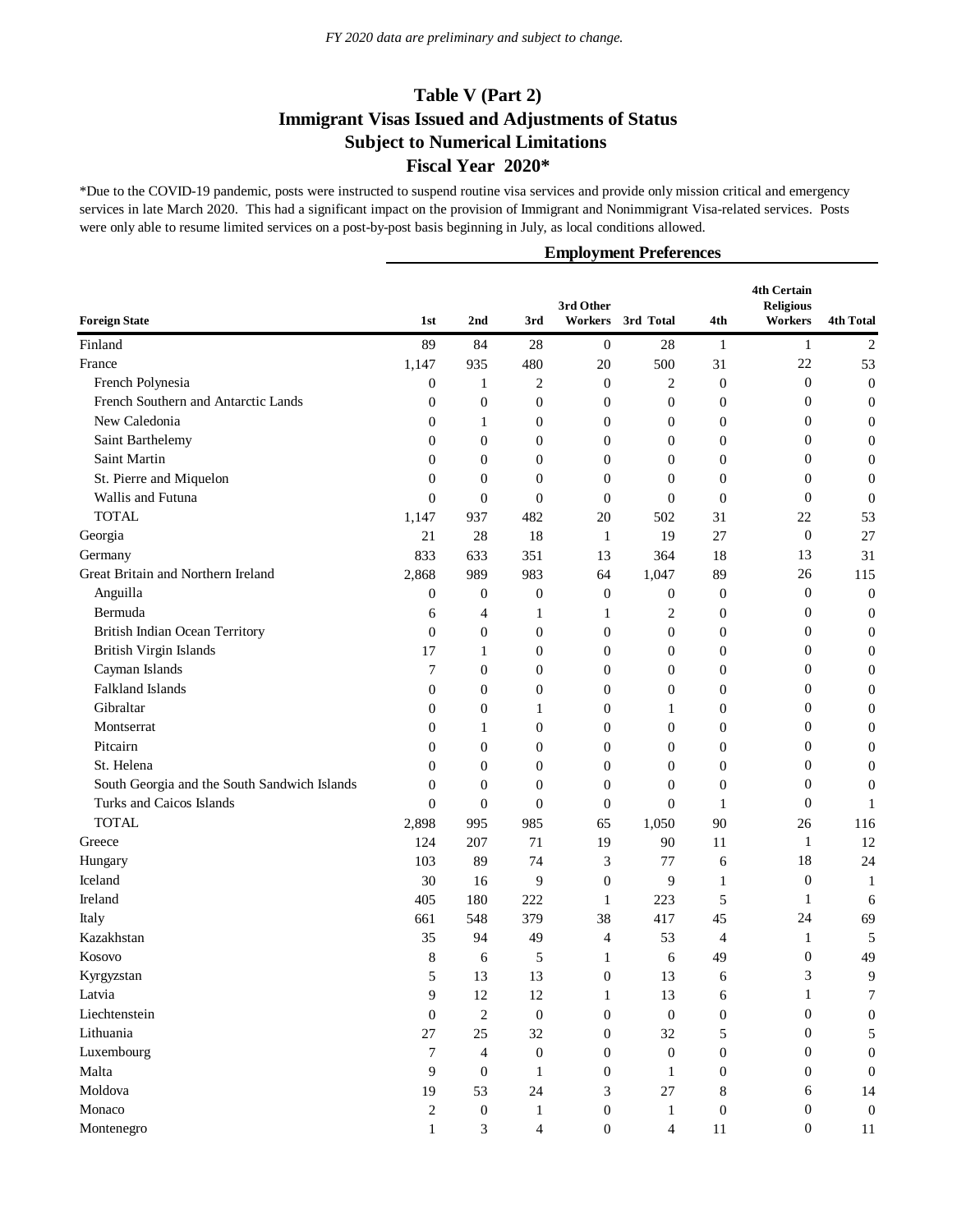\*Due to the COVID-19 pandemic, posts were instructed to suspend routine visa services and provide only mission critical and emergency services in late March 2020. This had a significant impact on the provision of Immigrant and Nonimmigrant Visa-related services. Posts were only able to resume limited services on a post-by-post basis beginning in July, as local conditions allowed.

|                                |                  |                  |                  | 3rd Other        |                  |                  | <b>4th Certain</b><br><b>Religious</b> |                  |
|--------------------------------|------------------|------------------|------------------|------------------|------------------|------------------|----------------------------------------|------------------|
| <b>Foreign State</b>           | 1st              | 2nd              | 3rd              | Workers          | 3rd Total        | 4th              | Workers                                | <b>4th Total</b> |
| Netherlands                    | 276              | 145              | 82               | 6                | 88               | 21               | $\overline{4}$                         | 25               |
| Aruba                          | 1                | 1                | $\mathbf{1}$     | $\boldsymbol{0}$ | $\mathbf{1}$     | $\boldsymbol{0}$ | $\boldsymbol{0}$                       | $\boldsymbol{0}$ |
| Curacao                        | 1                | $\mathbf{1}$     | $\overline{c}$   | $\boldsymbol{0}$ | $\overline{2}$   | $\boldsymbol{0}$ | $\boldsymbol{0}$                       | $\boldsymbol{0}$ |
| Sint Maarten                   | $\mathbf{0}$     | $\overline{c}$   | $\mathbf{0}$     | $\mathbf{0}$     | $\boldsymbol{0}$ | 1                | $\boldsymbol{0}$                       | 1                |
| <b>TOTAL</b>                   | 278              | 149              | 85               | 6                | 91               | 22               | 4                                      | 26               |
| North Macedonia                | 10               | 8                | 16               | 3                | 19               | 16               | $\boldsymbol{0}$                       | 16               |
| Norway                         | 44               | $28\,$           | 16               | $\boldsymbol{0}$ | 16               | $\mathbf{0}$     | $\boldsymbol{0}$                       | $\boldsymbol{0}$ |
| Svalbard                       | $\boldsymbol{0}$ | $\boldsymbol{0}$ | $\boldsymbol{0}$ | $\boldsymbol{0}$ | $\boldsymbol{0}$ | $\boldsymbol{0}$ | $\boldsymbol{0}$                       | $\boldsymbol{0}$ |
| <b>TOTAL</b>                   | 44               | 28               | 16               | $\boldsymbol{0}$ | 16               | $\boldsymbol{0}$ | $\boldsymbol{0}$                       | $\boldsymbol{0}$ |
| Poland                         | 217              | 277              | 351              | 184              | 535              | 37               | 5                                      | 42               |
| Portugal                       | 106              | 70               | 64               | $\mathbf{0}$     | 64               | 11               | $\sqrt{2}$                             | 13               |
| Macau                          | $\mathbf{0}$     | $\tau$           | 7                | $\mathbf{0}$     | $\tau$           | $\mathbf{0}$     | $\boldsymbol{0}$                       | $\boldsymbol{0}$ |
| <b>TOTAL</b>                   | 106              | 77               | 71               | $\boldsymbol{0}$ | 71               | 11               | $\overline{c}$                         | 13               |
| Romania                        | 143              | 194              | 192              | 32               | 224              | 37               | 10                                     | 47               |
| Russia                         | 504              | 1,355            | 480              | 18               | 498              | 47               | 26                                     | 73               |
| San Marino                     | $\mathbf{0}$     | $\boldsymbol{0}$ | $\boldsymbol{0}$ | $\boldsymbol{0}$ | $\boldsymbol{0}$ | $\boldsymbol{0}$ | $\boldsymbol{0}$                       | $\boldsymbol{0}$ |
| Serbia                         | 55               | 76               | 47               | 4                | 51               | 12               | $\boldsymbol{0}$                       | 12               |
| Slovakia                       | 44               | 37               | 32               | 3                | 35               | 10               | $\mathbf{1}$                           | 11               |
| Slovenia                       | 9                | 17               | 10               | $\boldsymbol{0}$ | 10               | $\mathbf{1}$     | $\boldsymbol{0}$                       | $\mathbf{1}$     |
| Spain                          | 609              | 409              | 294              | 7                | 301              | 48               | 15                                     | 63               |
| Sweden                         | 211              | 105              | 79               | 4                | 83               | 5                | 4                                      | $\overline{9}$   |
| Switzerland                    | 161              | 104              | 39               | 1                | 40               | 3                | 4                                      | $\tau$           |
| Tajikistan                     | 3                | 14               | 9                | $\mathbf{0}$     | 9                | 16               | $\boldsymbol{0}$                       | 16               |
| Turkey                         | 358              | 752              | 599              | 43               | 642              | 20               | 1                                      | 21               |
| Turkmenistan                   | $\overline{c}$   | 16               | 31               | $\mathbf{1}$     | 32               | 10               | $\boldsymbol{0}$                       | 10               |
| Ukraine                        | 247              | 782              | 378              | 33               | 411              | 62               | 10                                     | $72\,$           |
| Uzbekistan                     | 20               | 57               | 49               | 4                | 53               | 21               | 7                                      | $28\,$           |
| Vatican City                   | $\mathbf{0}$     | $\boldsymbol{0}$ | $\boldsymbol{0}$ | $\boldsymbol{0}$ | $\boldsymbol{0}$ | $\boldsymbol{0}$ | $\boldsymbol{0}$                       | $\boldsymbol{0}$ |
| <b>Region Total For Europe</b> | 10,149           | 9,088            | 6,108            | 549              | 6,657            | 868              | 225                                    | 1,093            |
| <b>North America</b>           |                  |                  |                  |                  |                  |                  |                                        |                  |
| Antigua and Barbuda            | $\overline{c}$   | 3                | $\boldsymbol{0}$ | $\boldsymbol{0}$ | $\boldsymbol{0}$ | 9                | $\mathbf{1}$                           | $10\,$           |
| Bahamas, The                   | 3                | 34               | 39               | $\boldsymbol{0}$ | 39               | 17               | 1                                      | $18\,$           |
| <b>Barbados</b>                | 6                | 13               | 17               | $\boldsymbol{0}$ | 17               | 9                | $\mathbf{0}$                           | 9                |
| Belize                         | 3                | $\sqrt{6}$       | 11               | $\mathbf{1}$     | 12               | 19               | $\mathbf{0}$                           | 19               |
| Canada                         | 1,704            | 2,272            | 1,599            | 15               | 1,614            | 107              | 43                                     | 150              |
| Costa Rica                     | 111              | 125              | 75               | 8                | 83               | 18               | $\overline{4}$                         | $22\,$           |
| Cuba                           | 3                | $\boldsymbol{2}$ | $\overline{c}$   | $\boldsymbol{0}$ | $\sqrt{2}$       | 1                | $\boldsymbol{0}$                       | $\mathbf{1}$     |
| Dominica                       | 3                | 3                | 12               | $\boldsymbol{0}$ | 12               | 3                | $\boldsymbol{0}$                       | 3                |
| Dominican Republic             | 64               | 95               | 76               | 6                | 82               | 111              | 6                                      | 117              |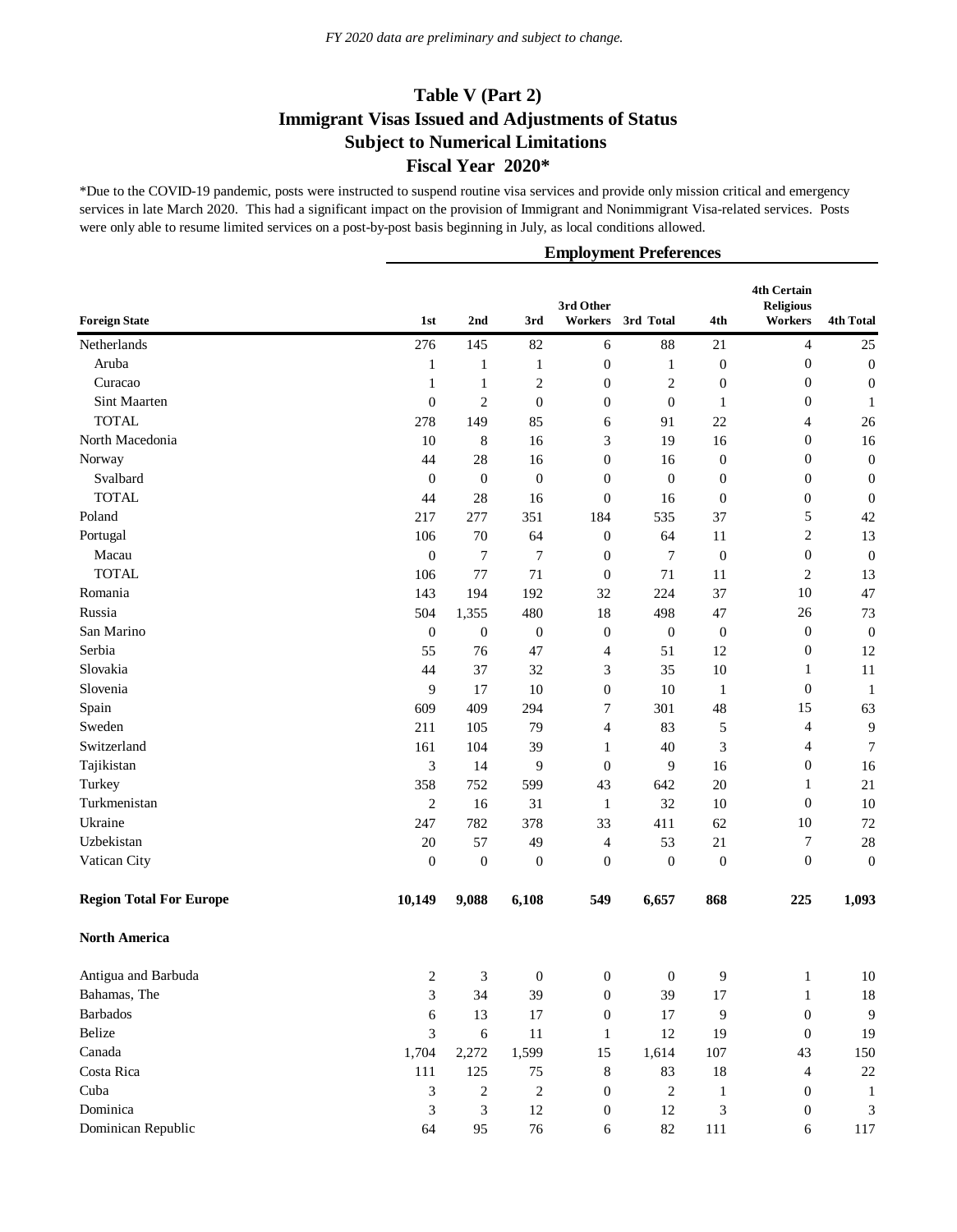\*Due to the COVID-19 pandemic, posts were instructed to suspend routine visa services and provide only mission critical and emergency services in late March 2020. This had a significant impact on the provision of Immigrant and Nonimmigrant Visa-related services. Posts were only able to resume limited services on a post-by-post basis beginning in July, as local conditions allowed.

| <b>Foreign State</b>                  | 1st              | 2 <sub>nd</sub>  | 3rd              | 3rd Other<br>Workers | 3rd Total        | 4th              | 4th Certain<br><b>Religious</b><br>Workers | <b>4th Total</b> |
|---------------------------------------|------------------|------------------|------------------|----------------------|------------------|------------------|--------------------------------------------|------------------|
| El Salvador                           | 26               | 49               | 117              | 180                  | 297              | 746              |                                            | 747              |
| Grenada                               | $\mathbf{0}$     | 7                | 9                | $\boldsymbol{0}$     | 9                | 6                | $\mathbf{1}$<br>$\mathbf{1}$               | 7                |
| Guatemala                             | 45               | 36               | 63               | 85                   | 148              | 577              | $\mathfrak{2}$                             | 579              |
| Haiti                                 | 4                | 8                | 23               | 28                   | 51               | 166              | 13                                         | 179              |
| Honduras                              | 27               | 40               | 88               | 20                   | 108              | 563              | $\overline{2}$                             | 565              |
| Jamaica                               | 29               | 60               | 393              | 37                   | 430              | 156              | $\mathfrak{2}$                             | 158              |
| Mexico                                | 1,413            | 1,613            | 2,712            | 1,084                | 3,796            | 861              | 45                                         | 906              |
| Nicaragua                             | 13               | 8                | 37               | 3                    | 40               | 66               | $\boldsymbol{0}$                           | 66               |
| Panama                                | 42               | 21               | 17               | 8                    | 25               | 5                | $\boldsymbol{0}$                           | 5                |
| Saint Kitts and Nevis                 | 6                | $\overline{c}$   | $\boldsymbol{0}$ | $\mathbf{0}$         | $\mathbf{0}$     | 1                | $\boldsymbol{0}$                           | $\mathbf{1}$     |
| Saint Lucia                           | $\mathbf{0}$     | 7                | 23               | $\mathbf{0}$         | 23               | 4                | $\boldsymbol{0}$                           | 4                |
| Saint Vincent and the Grenadines      | $\theta$         | 7                | 7                | $\mathbf{0}$         | $\overline{7}$   | 4                | $\boldsymbol{0}$                           | 4                |
| Trinidad and Tobago                   | 34               | 55               | 55               | 5                    | 60               | 18               |                                            | 19               |
|                                       |                  |                  |                  |                      |                  |                  | 1                                          |                  |
| <b>Region Total For North America</b> | 3,538            | 4,466            | 5,375            | 1,480                | 6,855            | 3,467            | 122                                        | 3,589            |
| Oceania                               |                  |                  |                  |                      |                  |                  |                                            |                  |
| Australia                             | 546              | 273              | 359              | 8                    | 367              | 19               | $\overline{c}$                             | 21               |
| Christmas Island                      | $\boldsymbol{0}$ | $\boldsymbol{0}$ | $\boldsymbol{0}$ | $\mathbf{0}$         | $\mathbf{0}$     | $\boldsymbol{0}$ | $\boldsymbol{0}$                           | $\boldsymbol{0}$ |
| Cocos (Keeling) Islands               | $\theta$         | 0                | $\boldsymbol{0}$ | $\mathbf{0}$         | $\theta$         | $\boldsymbol{0}$ | $\boldsymbol{0}$                           | $\mathbf{0}$     |
| Norfolk Island                        | $\theta$         | $\theta$         | $\theta$         | $\mathbf{0}$         | $\theta$         | $\boldsymbol{0}$ | $\boldsymbol{0}$                           | $\boldsymbol{0}$ |
| <b>TOTAL</b>                          | 546              | 273              | 359              | 8                    | 367              | 19               | $\overline{2}$                             | 21               |
| Fiji                                  | 7                | 3                | 11               | 1                    | 12               | 3                | $\boldsymbol{0}$                           | 3                |
| Kiribati                              | $\theta$         | 0                | $\boldsymbol{0}$ | $\boldsymbol{0}$     | $\mathbf{0}$     | $\boldsymbol{0}$ | $\boldsymbol{0}$                           | $\boldsymbol{0}$ |
| Marshall Islands                      | $\overline{0}$   | $\boldsymbol{0}$ | $\boldsymbol{0}$ | $\mathbf{0}$         | $\boldsymbol{0}$ | 1                | $\boldsymbol{0}$                           | 1                |
| Micronesia, Federated States of       | $\overline{0}$   | 0                | $\boldsymbol{0}$ | $\mathbf{0}$         | $\mathbf{0}$     | 3                | $\boldsymbol{0}$                           | 3                |
| Nauru                                 | $\overline{0}$   | $\boldsymbol{0}$ | $\boldsymbol{0}$ | $\boldsymbol{0}$     | $\theta$         | $\boldsymbol{0}$ | $\boldsymbol{0}$                           | $\boldsymbol{0}$ |
| New Zealand                           | 92               | 66               | 71               | 4                    | 75               | 4                | $\overline{2}$                             | 6                |
| Cook Islands                          | $\mathbf{0}$     | $\mathbf{0}$     | $\boldsymbol{0}$ | $\mathbf{0}$         | $\mathbf{0}$     | $\boldsymbol{0}$ | $\boldsymbol{0}$                           | $\boldsymbol{0}$ |
| Niue                                  | $\boldsymbol{0}$ | $\boldsymbol{0}$ | $\boldsymbol{0}$ | $\mathbf{0}$         | $\mathbf{0}$     | $\boldsymbol{0}$ | $\boldsymbol{0}$                           | $\boldsymbol{0}$ |
| Tokelau                               | $\boldsymbol{0}$ | $\boldsymbol{0}$ | $\boldsymbol{0}$ | $\boldsymbol{0}$     | $\boldsymbol{0}$ | 0                | $\boldsymbol{0}$                           | $\boldsymbol{0}$ |
| <b>TOTAL</b>                          | 92               | 66               | 71               | 4                    | 75               | 4                | $\overline{2}$                             | 6                |
| Palau                                 | $\boldsymbol{0}$ | $\boldsymbol{0}$ | $\mathbf{0}$     | $\boldsymbol{0}$     | $\boldsymbol{0}$ | $\boldsymbol{0}$ | $\boldsymbol{0}$                           | $\boldsymbol{0}$ |
| Papua New Guinea                      | 0                | 1                | $\mathbf{0}$     | $\mathbf{0}$         | $\mathbf{0}$     | 1                | 2                                          | 3                |
| Samoa                                 | $\overline{0}$   | $\boldsymbol{0}$ | $\mathbf{0}$     | $\mathbf{0}$         | $\mathbf{0}$     | $\boldsymbol{0}$ | $\boldsymbol{0}$                           | $\boldsymbol{0}$ |
| Solomon Islands                       | $\overline{0}$   | 0                | 0                | $\mathbf{0}$         | $\mathbf{0}$     | 0                | $\boldsymbol{0}$                           | $\boldsymbol{0}$ |
| Tonga                                 | $\theta$         | 2                | 1                | $\mathbf{0}$         | $\mathbf{1}$     | 2                | $\boldsymbol{0}$                           | $\boldsymbol{2}$ |
| Tuvalu                                | $\overline{0}$   | $\boldsymbol{0}$ | $\boldsymbol{0}$ | $\mathbf{0}$         | $\mathbf{0}$     | $\boldsymbol{0}$ | $\boldsymbol{0}$                           | $\boldsymbol{0}$ |
| Vanuatu                               | $\mathbf{0}$     | $\boldsymbol{0}$ | $\mathbf{0}$     | $\boldsymbol{0}$     | $\boldsymbol{0}$ | $\boldsymbol{0}$ | $\boldsymbol{0}$                           | $\boldsymbol{0}$ |
| <b>Region Total For Oceania</b>       | 645              | 345              | 442              | 13                   | 455              | 33               | $\boldsymbol{6}$                           | 39               |